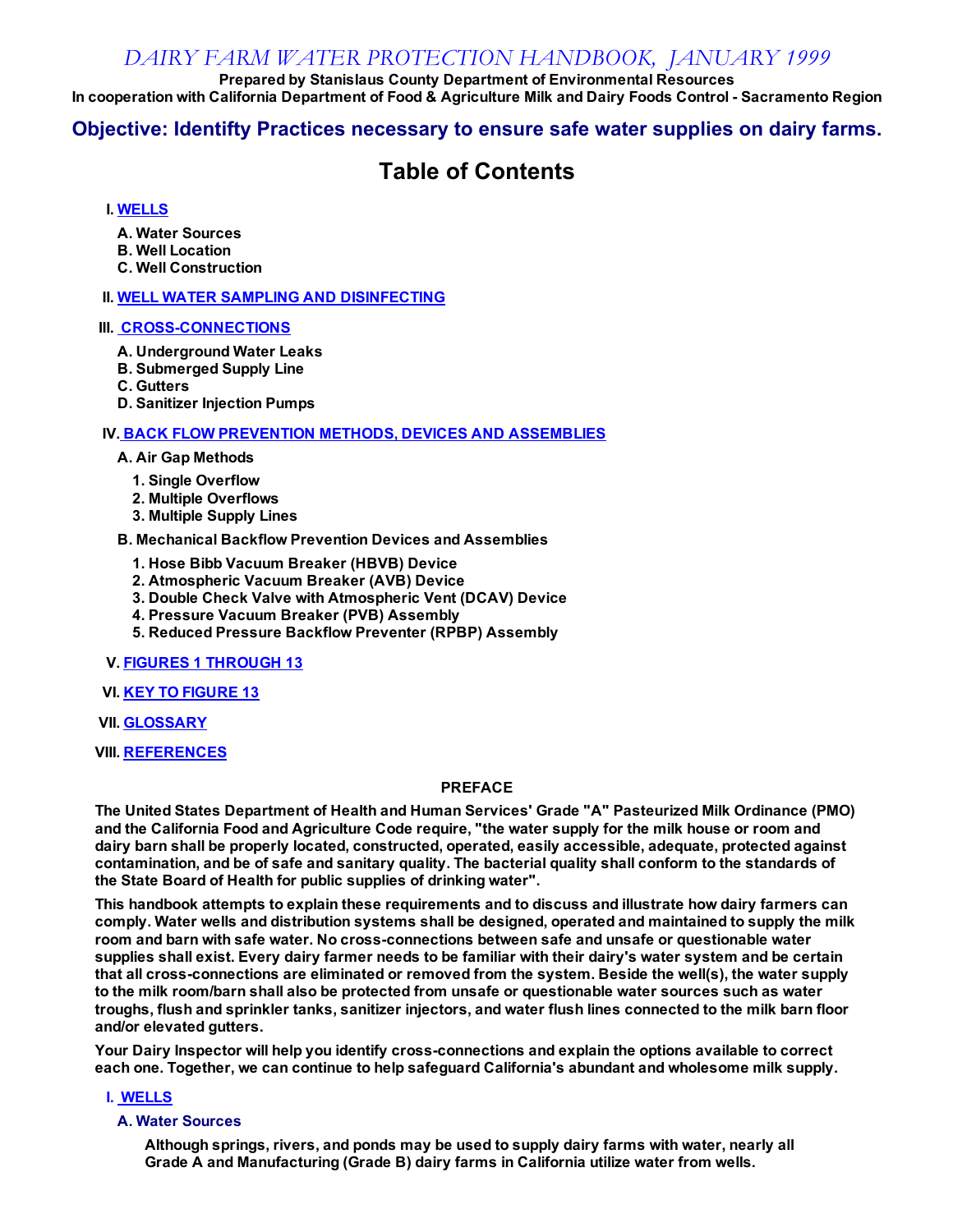#### B. Well Location

Water wells which supply water for milk house/room and milking operations shall be located a safe distance from all sources of contamination. The Grade "A" Pasteurized Milk Ordinance (PMO) requires wells on dairy farms to be at least 50 feet from any unpaved corral, animal enclosure or other possible source of contamination. State of California Model Well Ordinance requires all new wells to be installed at least 100 feet from septic tanks, leach lines and animal or fowl enclosures, and at least 150 feet from a seepage pit. Wells should not be located where flooding is likely to occur.

#### C. Well Construction (Figures 1 and 2)

Figure 1 shows a properly constructed, drilled well with a submersible pump that is typical on many dairy farms. Whenever a water well is to be constructed or modified, contact your County Department of Environmental Health (DEH) for local well requirements, and your Dairy Inspector for California Department of Food and Agriculture (CDFA) and/or PMO requirements.

To keep surface water, dust, insects and other objectionable material out of your well(s), your Dairy Inspector will verify that the following requirements are met:

- As shown in **Figure 1**, the ground and concrete slab around the well top should slope away from the well casing.
- A concrete slab at least 4 inches thick and extending at least 2 feet from the top of the well in all directions shall be installed around the top of the well casing. If cracks develop in the concrete slab, they shall be sealed.
- A sanitary well seal or cap shall be properly installed at the top of the well casing. See Figure 2.
- All openings around pipes, electrical conduit/wires, or other openings in the well seal or cap shall be sealed tightly.
- Well vent openings shall be at least 18 inches above grade, turned down and screened with corrosion-resistant screen of not less than  $16 \times 20$  mesh. Mesh designates the number of openings per linear inch.
- Well seals or caps shall be accessible for inspection and the area around the well should be kept clean.

#### <span id="page-1-0"></span>**II. WELL WATER SAMPLING AND DISINFECTING**

The PMO requires that dairy farm water supplied to the milk house and for milking operations be sampled and tested for coliform bacteria: (1) prior to a dairy farm being issued its first Grade "A" permit, (2) after any repair or alteration of the water supply system occurs, (3) at least every three years. Water from each well shall be tested if more than one well supplies water to the milk room and/or milking barn, unless a single water sample represents all wells.

All newly constructed or newly repaired wells shall be disinfected to counteract contamination introduced during construction or repair. Every well shall be disinfected immediately after construction, modification or repair and flushed prior to bacteriological testing. Chlorine is the most popular disinfectant, but other disinfectants may be used. Your Dairy Inspector or DEH can provide more complete instructions.

If a water supply is unable to meet the required bacteriological standards, then the water supply shall either be continuously disinfected as per PMO requirements (unless prohibited by local ordinances)or a new well shall be constructed.

#### <span id="page-1-1"></span>**III. CROSS-CONNECTIONS**

Plumbing cross-connections are defined as actual or potential connections between a potable (drinkable) and non-potable water supply. There are numerous, well-documented cases where cross-connections have been responsible for the contamination of drinking water, and have caused human health problems. Dairy farm water supplies can become contaminated by feces, unsafe water in water troughs or storage tanks, and from sanitizers injected into water lines. Any cross-connection to an unsafe or questionable water supply shall be eliminated. It is the responsibility of every dairy producer to be familiar with the dangers of crossconnections and to remove them from their dairy farm's water distribution system.

Crossconnections are the links through which it is possible for contaminating materials to enter a potable water supply. The contaminant enters the potable water system when the pressure of the polluted source exceeds the pressure of the potable source. Crossconnections may appear in many subtle forms and in unsuspected places. Crossconnections on dairy farms can be found in cattle watering troughs, reservoirs below water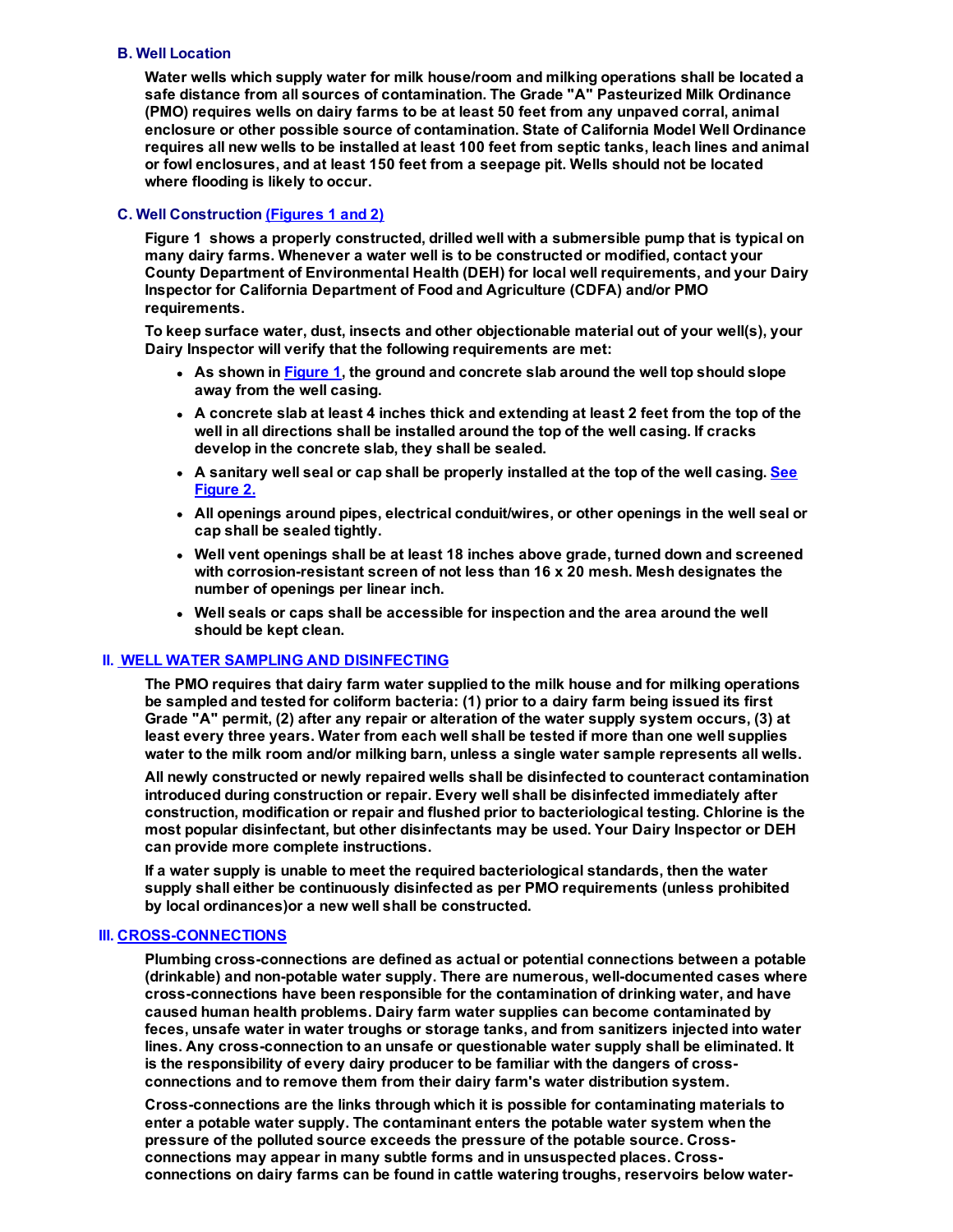cooled vacuum pumps, storage tanks for sprinklers, flush systems, sinks, recirculated "chill" water tanks, flush lines in gutters, and hose ends left in sinks, troughs or tanks. Reliable and simple air gap methods and approved standard backflow prevention devices and assemblies are available to eliminate cross-connections. Potential cross-connections are listed in the Key to Figure 13.

#### A. Underground Water Leaks

Water distribution systems on dairy farms usually have underground lines. An underground water leak is a cross-connection to contamination in the soil. Any underground water leak that could contaminate the water supply to the milk room or milk barn shall be repaired immediately. Underground water leaks from pipes that are down stream from an approved backflow preventer that is properly installed and operating, can not contaminate the safe water supply.

#### B. Submerged Supply Line (Figure 3)

A potential cross-connection exists whenever a supply line is submerged in a water trough or tank. If the supply line develops a crack or hole, unsafe water in the trough or tank may leak into the supply line when the water pressure in the supply line drops. Flowing water in the submerged water supply line can draw water from troughs or storage tanks into the potable water supply line by venturi action. Consequently, any submerged supply line shall be protected by installing a waterproof, larger line around it, unless an approved backflow preventer is properly installed upstream. Figure 3 illustrates an acceptable submerged supply line.

#### C. Gutters

Floor gutters under cows in herringbone-style milk barns and elevated gutters behind cows in parallel milk barns often have water lines installed and used to flush the gutter. These water lines shall end at least twice their diameter (2D) above the overflow level or rim of the gutter OR have an approved backflow preventer properly installed to protect the water supply used to wash udders or milk handling equipment from contamination.

Elevated gutters shall be flushed after each set of cows has completed milking and been released. In California, an automated flush system shall be installed to comply with this requirement. Elevated gutters and cow standing platforms (floors under cows while they are being milked) shall not be flushed or flooded with water while milking units are attached to any cows. If a milking unit would fall to the floor while the floor was being flushed/flooded, then contaminated water could be drawn into the milking unit.

#### D. Sanitizer Injection Pumps

Ideally, a reduced pressure backflow preventer (RPBP) would be installed immediately up stream from any chemical injection pump. However, some back-flush systems will not operate properly with reduced water pressure. If a RPBP reduces the water pressure too much, then a pressure vacuum breaker (PVB) may be installed, but a single check valve (without an atmospheric vent) shall be installed immediately up stream from the injection tee connected to the sanitizer injection pump. A single check valve shall also be installed on any lines down stream of the PVB that by-pass the injection tee.

#### <span id="page-2-0"></span>IV. BACKFLOW PREVENTION METHODS, DEVICES AND ASSEMBLIES

#### A. Air Gap Methods (Figures 3, 4, 5, 6a and 6b)

The air gap is a non-mechanical backflow prevention method that is very effective. Although the use of air gaps is as old as plumbing itself, only recently have standards been established that standardize their design. The UNIFORM PLUMBING CODE states that the minimum air gap shall be at least twice the inside diameter of the supply line but never less than one inch. Air gaps are commonly used at the end of the line service such as water troughs, storage tanks, and sinks. Figures 3 through 6b illustrate adequate air gaps for several popular water valves and situations. Air gaps require inspection and measurement, but no testing is necessary. An air gap is simple, economical, non-mechanical (no moving parts), and protects against both back-siphonage and backpressure conditions.

#### 1. Single Overflow (Figures 6a and 6b)

If an overflow hole or line is used (rather than overflowing over the rim of the water trough or tank), it shall be at least twice the inside diameter (2D) of the single largest supply line and the top of the overflow shall be at least that same distance (2D) below the end of the supply line(s). See Figure 6a. If small mesh screen or expanded metal is installed on the end of the overflow, it may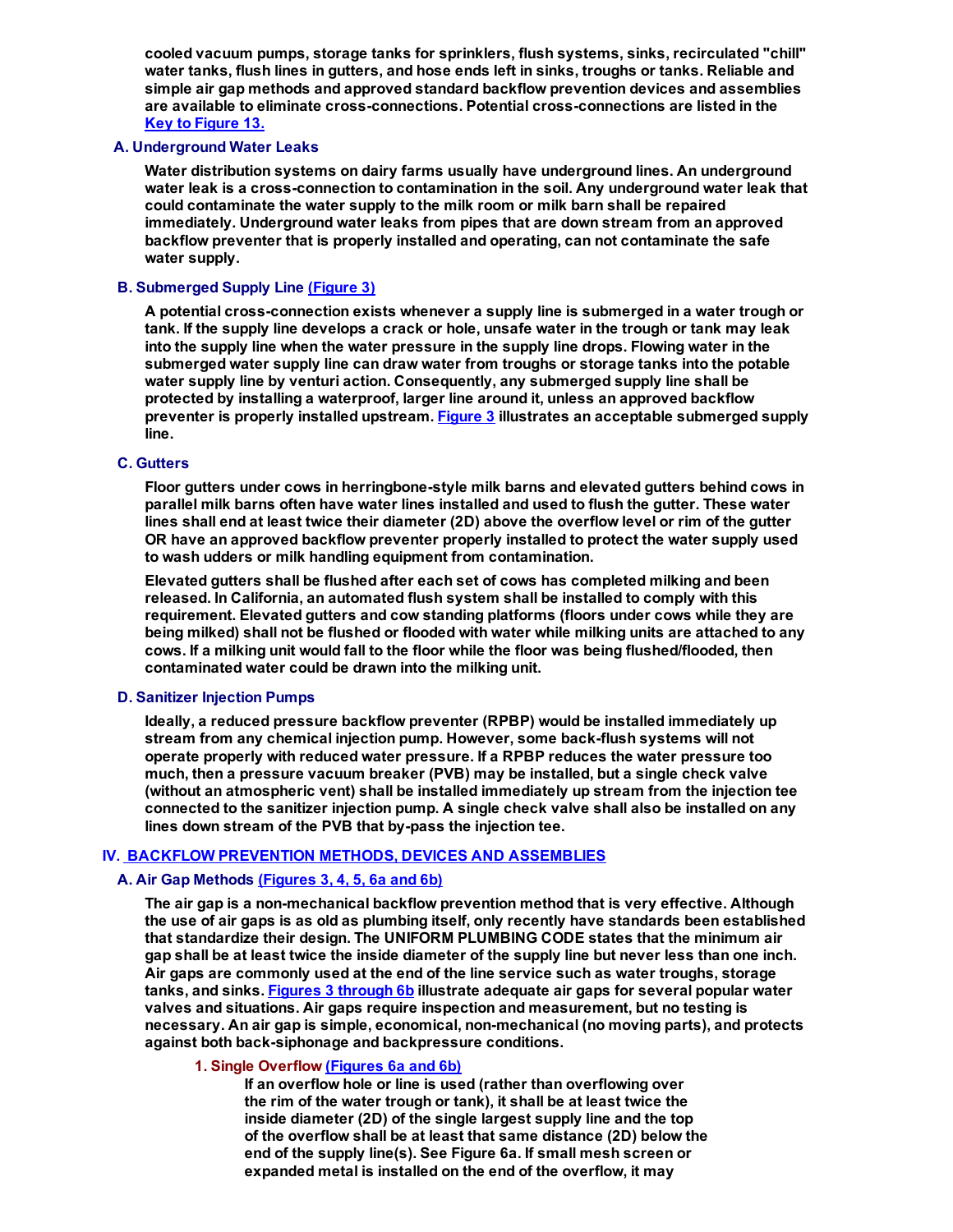restrict the water flow and a larger overflow may be required to prevent the tank/trough from filling above the top of the overflow.

If an internal overflow is used, the overflow shall be at least twice the diameter (2D) of the single largest supply line, and the top (rim) of the overflow pipe shall be at least that same distance (2D) below the end of the supply line(s). See Figure 6b.

#### 2. Multiple Overflows (Figure 7)

If two or more smaller overflows are used instead of one large overflow, then the total surface area of the smaller overflows shall be the same as or greater than the surface area of the required (2D) single overflow.

The surface area for commonly used water line sizes on dairy farms is presented below. Diameter (Inches) Surface Area (Sq In)

| Diameter (inclues)<br><b>Suriace Area (Syling</b> |      |
|---------------------------------------------------|------|
| 1/2                                               | 0.20 |
| 3/4                                               | 0.44 |
|                                                   | 0.79 |
| $1 - 1/4$                                         | 1.23 |
| $1 - 1/2$                                         | 1.77 |
| 2                                                 | 3.14 |
|                                                   | 7.07 |
|                                                   | 12.6 |
| 6                                                 | 28.3 |

See Figure 7 for an example of overflow requirements with more than one overflow.

#### 3. Multiple Supply Lines

Whenever a water tank has more than one supply line, the Dairy Inspector may need to verify that the overflow is adequate to handle peak flow when all supply lines are flowing at maximum flow. If the overflow is not adequate, the overflow capacity shall be increased as needed.

#### B. Mechanical Backflow Prevention Devices and Assemblies

Backflow preventers may be either assemblies (units that can be tested after installation) or devices (units that can not be tested after installation). The backflow preventer selected shall be appropriate for the hazard and particular application. Your Dairy Inspector will help you select an approved backflow preventer for each crossconnection. Mechanical backflow preventers may contain one or more check valves that open from the flow pressure of the safe water. The check valves seat tightly on a machined surface and when closed prevent reverse flow. All backflow preventers shall be installed so they are accessible for inspection, service, repair and protected from freezing.

#### 1. Hose Bibb Vacuum Breaker (HBVB) Device

A hose bibb vacuum breaker protects against back-siphonage, but not backpressure. The HBVB contains one spring loaded valve and an atmospheric vent. The HBVB should be installed on the end of a hose bibb or faucet before attaching a hose, see  $Figure 8$ . The valve is spring loaded in the closed position and opens with water flow in the proper direction. When zero pressure or backsiphonage conditions occur, the spring pulls the valve closed and simultaneously pushes the diaphragm into position to form a tight seal between the valve and valve seat. The HBVB is not approved for continuous pressure conditions (water pressure on both sides of the unit for more than 12 hours) because the spring loaded valve may stick in the open position.

#### HBVB Use and Installation:

The HBVB is approved for HIGH HAZARDS, NON-CONTINUOUS PRESSURE and NO POTENTIAL BACKPRESSURE.

Figure 8 illustrates a properly installed HBVB. When properly installed the HBVB shall: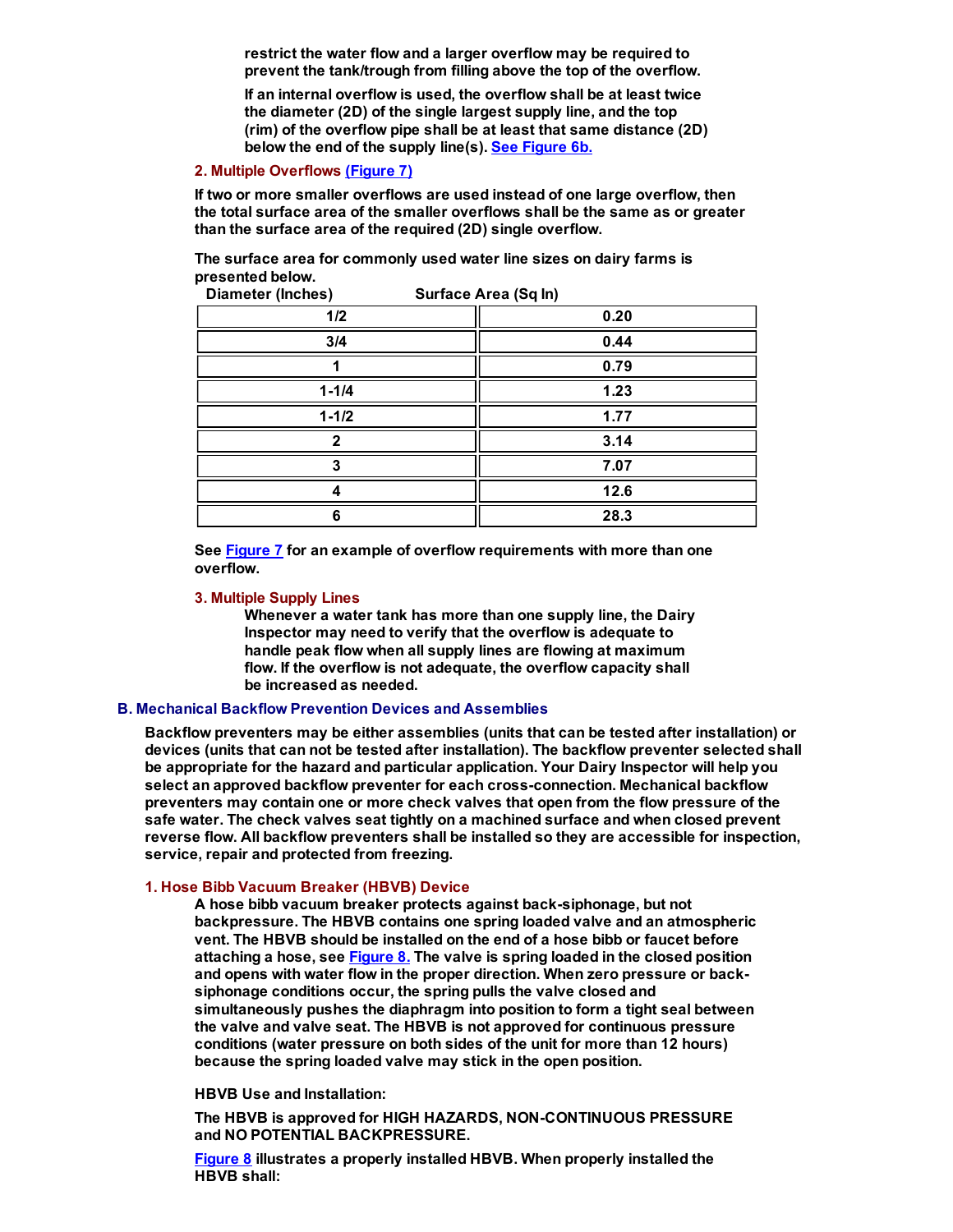(1.) Have a shut-off valve installed up stream of the HBVB and have no shut-off valves or pumps down stream of the HBVB.

(2.) Be installed on each hose connected to a "Y", whenever each leg of the "Y" has a shut-off valve.

#### 2. Atmospheric Vacuum Breaker (AVB) Device:

These devices are simple and lowcost mechanical backflow preventers. When properly installed, they provide excellent protection against back-siphonage, but do not protect against backpressure. Construction consists of a polyethylene float which slides up and down on a shaft. Water flow lifts the float, which seals against the top. When water flow/pressure stops, the float drops down venting the unit to atmosphere and opening down stream lines to atmospheric pressure.

An AVB does require servicing if there is a continuous water leak through the atmospheric vent (bonnet) during normal operation, or there is any indication that the poppet (float) does not unseat and vent to atmosphere when the unit is not in operation. For proper drainage it is recommended that this device be installed at least 12 inches above grade.

AVB Use and Installation:

The AVB is approved for HIGH HAZARDS, NON-CONTINUOUS PRESSURE and NO POTENTIAL BACKPRESSURE.

Figure 9 shows a properly installed AVB. When properly installed the AVB shall:

(1.) Be installed vertically, with the atmospheric opening at the top and the bottom of the device shall be at least 6 inches higher than the highest down stream line and the overflow level of any tank or trough down stream.

- (2.) Have no shut-off valves or pumps down stream.
- (3.) Not be in continuous use for more than 12 hours.

#### 3. Double Check Valves with Atmospheric Vent (DCAV) Device

This device is approved only for Low Hazards, where only nontoxic substances (also called pollutants) could enter the potable water supply and cause a nuisance to the water users. The check valves are spring loaded for automatic closure under static (no water flow) conditions. The atmospheric vent is located between the two check valves. When water flows, the first check valve opens and simultaneously closes the atmospheric vent. Then the water flow opens the second check valve. The positive supply pressure keeps the atmospheric vent closed, but under back-siphonage (vacuum) conditions the atmospheric vent opens and relieves any vacuum on the supply side.

DCAV Use and Installation:

The DCAV is approved for LOW HAZARDS, CONTINUOUS PRESSURE and BACK-SIPHONAGE or BACKPRESSURE.

Figure 10 shows a DCAV which should be located so that water leakage will not create a nuisance. These devices are normally available for only 2 and : inch supply lines. DCAV devices can be installed horizontally or vertically, and:

- (1.) Shall not be located in a pit or other location subject to standing water.
- (2.) The atmospheric vent shall never be allowed to plug.
- (3.) May have a shut-off valve or pump down stream.

#### 4. Pressure Vacuum Breaker (PVB) Assembly

The PVB only provides protection from back-siphonage, not backpressure. However, the PVB is approved for continuous pressure usage and may have shut-off valves down stream. The PVB has two test cocks, two gate valves, and can be tested. If there is a shut-off valve at the end of a water line, and the air gap is not adequate (2D), a PVB may be installed to prevent back-siphonage.

A PVB has a single, spring loaded check valve (or two check valves on larger sizes) and a spring loaded air vent down stream of the check valve. A properly functioning PVB will reduce down stream water pressure from approximately 2 to 6 pounds per square inch (psi). Parts wear out and need to be replaced. Sand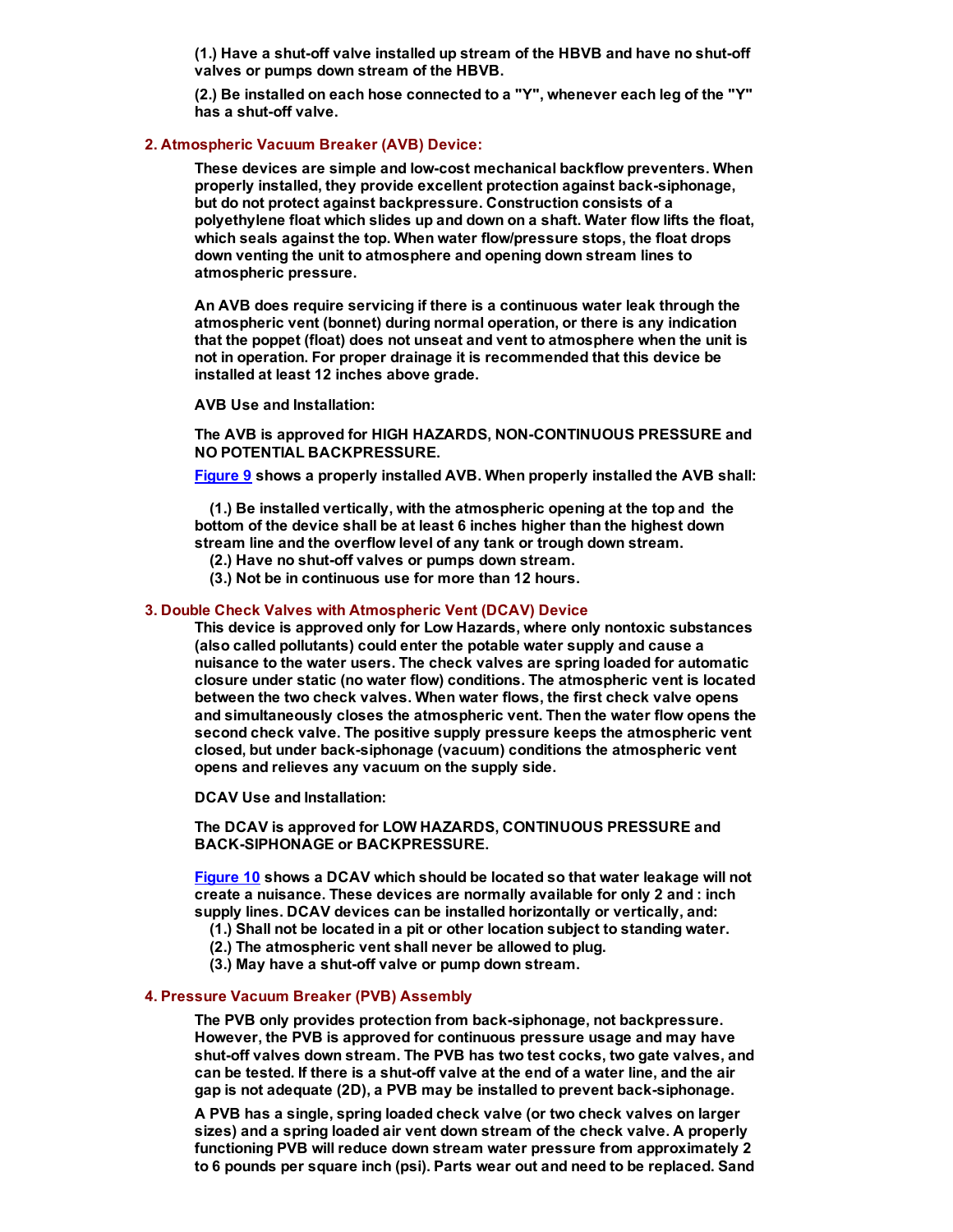in the water causes parts to wear out faster. A PVB assembly should not have water leakage through the air vent. Servicing and/or replacement becomes necessary whenever water leaks continuously or the PVB makes a "chatter" noise.

PVB Use and Installation:

The PVB is approved for HIGH HAZARDS, CONTINUOUS PRESSURE and NO POTENTIAL BACKPRESSURE.

Figure 11 shows a correctly installed PVB. When properly installed the PVB shall:

(1.) Be installed vertically with the bottom of the PVB at least 12 inches above the highest down stream line including lines to misters and in a manner to preclude all backpressure.

(2.) Be located at least 12 inches above grade where discharge will not be objectionable.

 $(3.)$  May have shut-off valve $(s)$ , but no pumps down stream.

#### 5. Reduced Pressure Backflow Preventer (RPBP) Assembly

The RPBP assemblies provide maximum protection against both backsiphonage and backpressure conditions. They are modified double check valves with an atmospheric vent between the two check valves (with at least a 2 psi pressure differential between the supply pressure and the reduced pressure zone). RPBP devices will reduce the water pressure down stream typically from 10 to 15 pounds psi.

A RPBP assembly may have valves and/or pumps down stream. A major advantage of the RPBP assembly is that it may be installed below the level of any down stream lines. RPBP assemblies also wear out and will need to be serviced if they leak water continuously. Sand in the water flowing through a RPBP assembly will cause it to wear faster than if the water were free of sand.

RPBP Use and Installation:

The RPBP is approved for HIGH HAZARDS, CONTINUOUS PRESSURE, and BACK-SIPHONAGE or BACKPRESSURE.

Figure 12 shows a correctly installed RPBP assembly. When properly installed the RPBP shall:

(1.) Be at least 12 inches from any wall and between 12 and 30 inches above the floor or grade for drainage, and where discharge will not be objectionable.

- (2.) Never have a plugged atmospheric vent port.
- (3.) Be installed horizontally unless approved for vertical operation.
- (4.) May have shut-off valve(s) or pump(s) down stream.

<span id="page-5-0"></span>**FIGURES 1-13**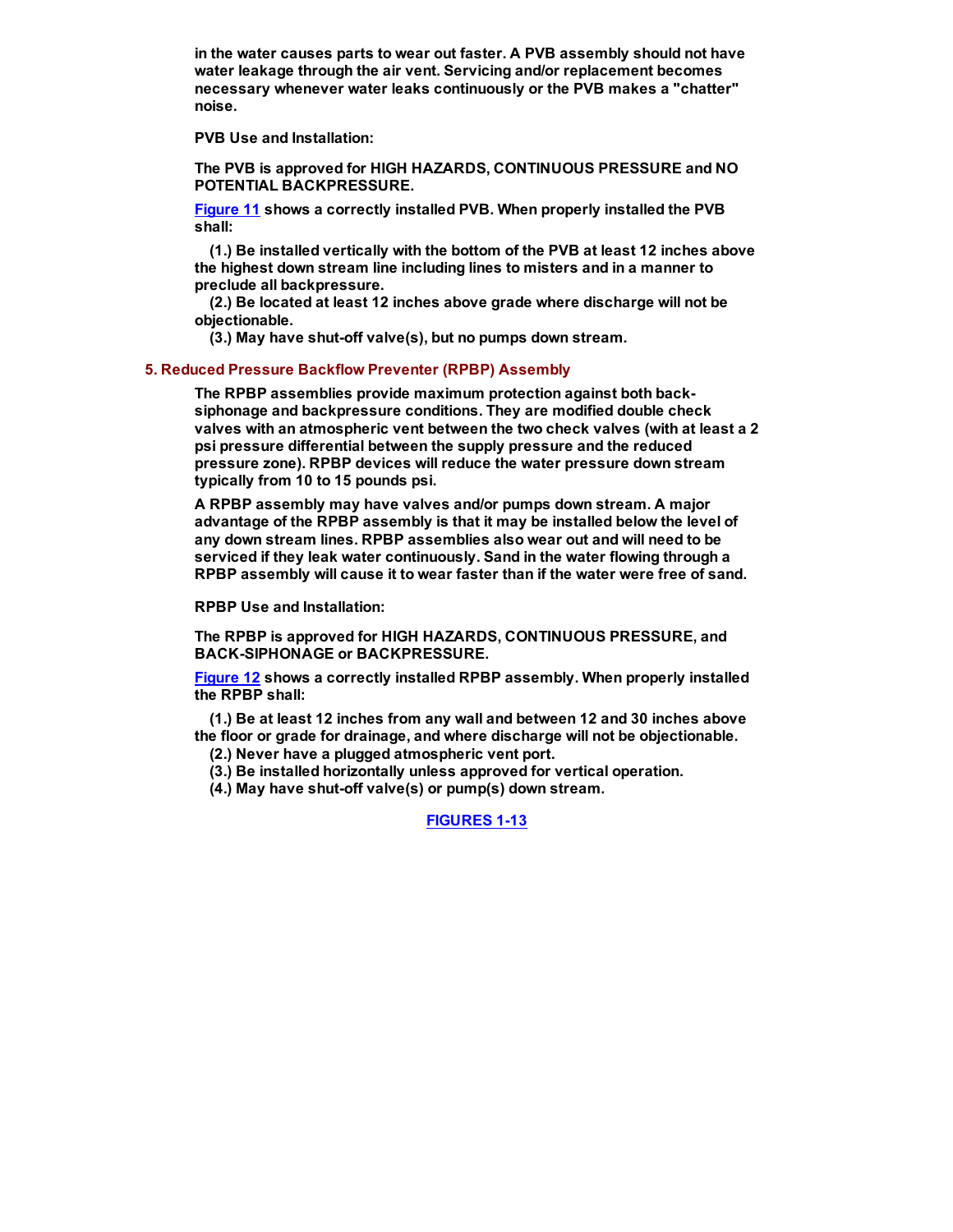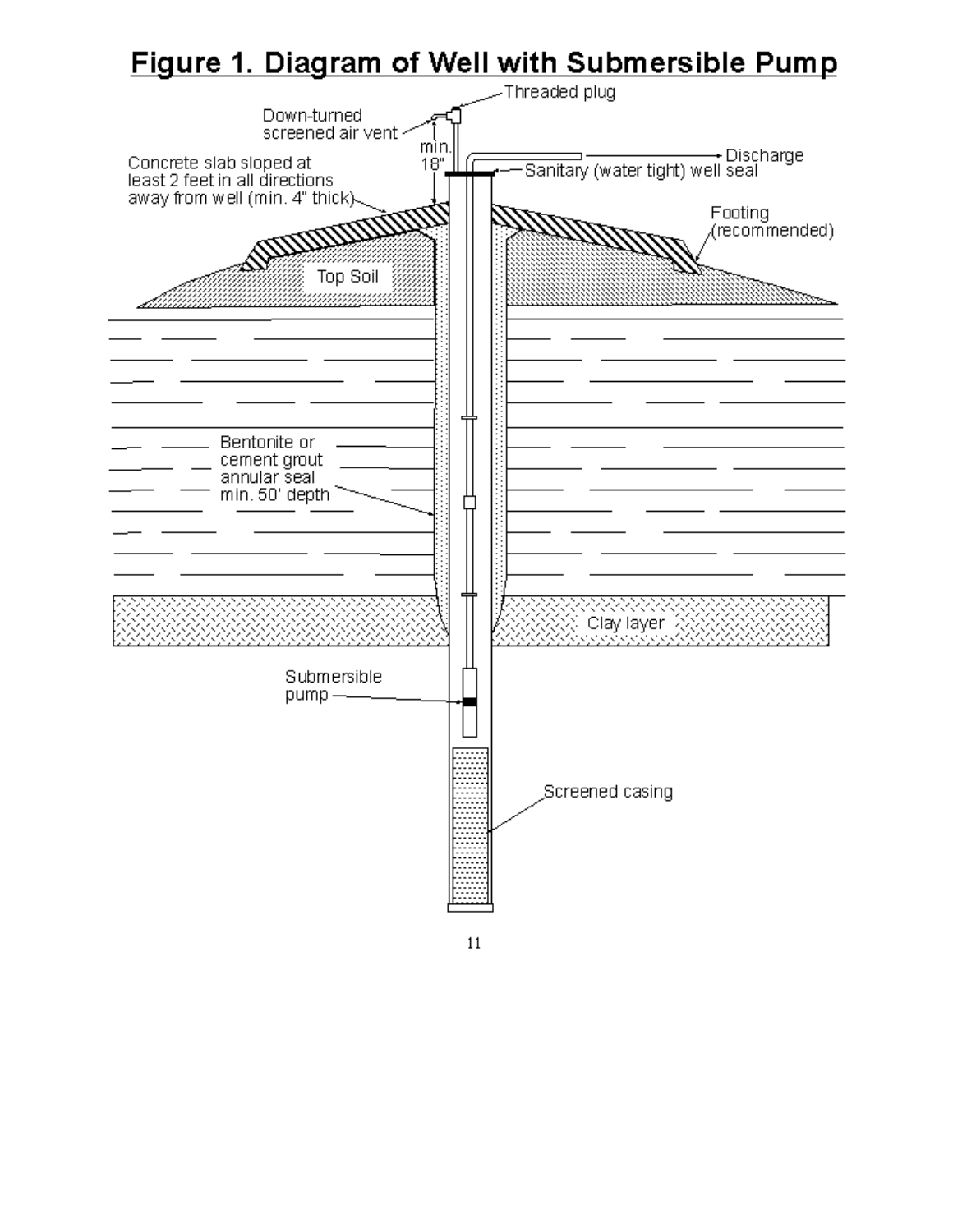# Figure 2. Diagram of Wellhead for Submersible<br>Pump

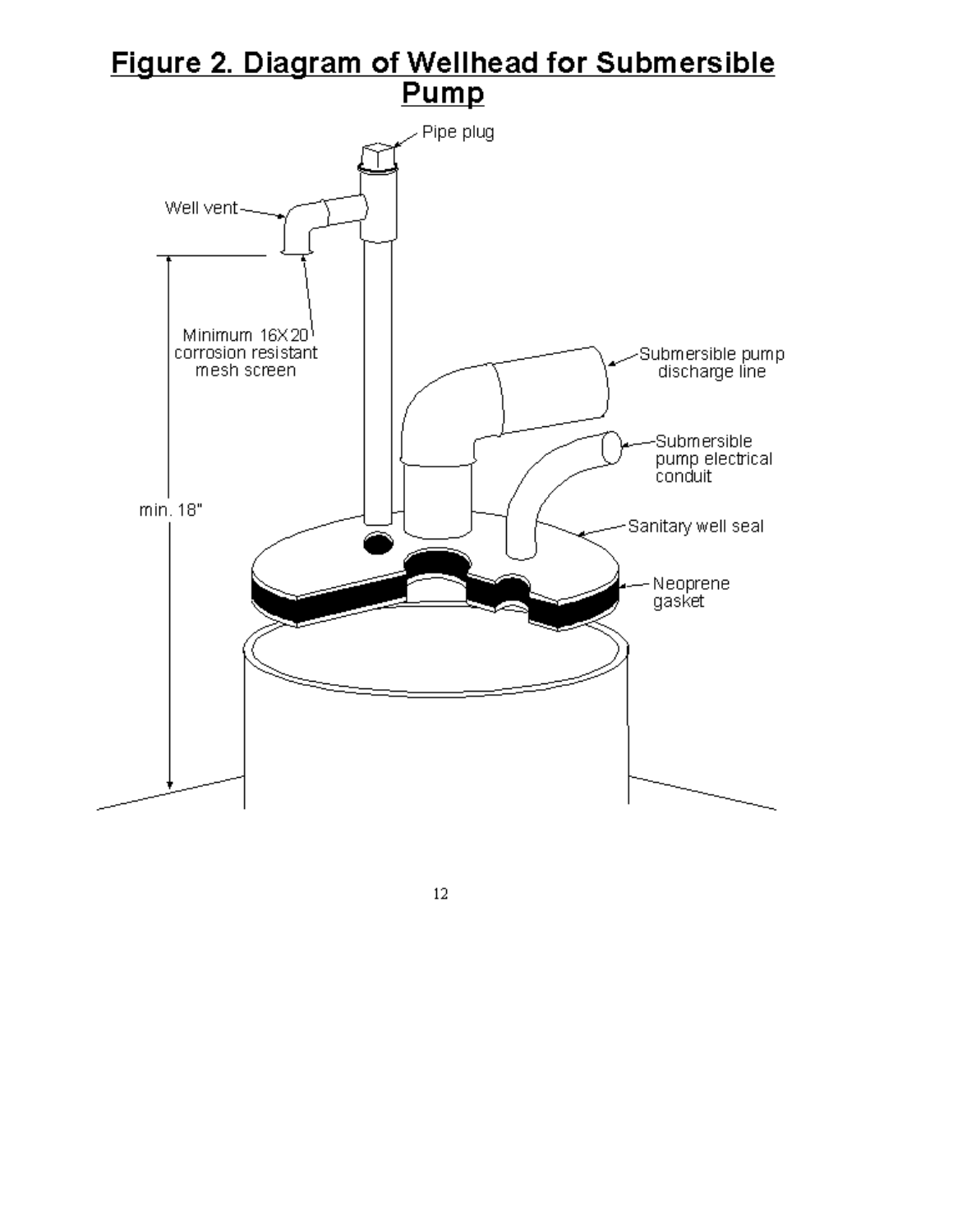### Figure 3. Submerged Supply Line

The supply line must **NOT** be submerged inside the water trough or tank<br>without a larger waterproof line protecting it. It is recommended that the<br>space between the two lines be filled with concrete or other waterlight material.

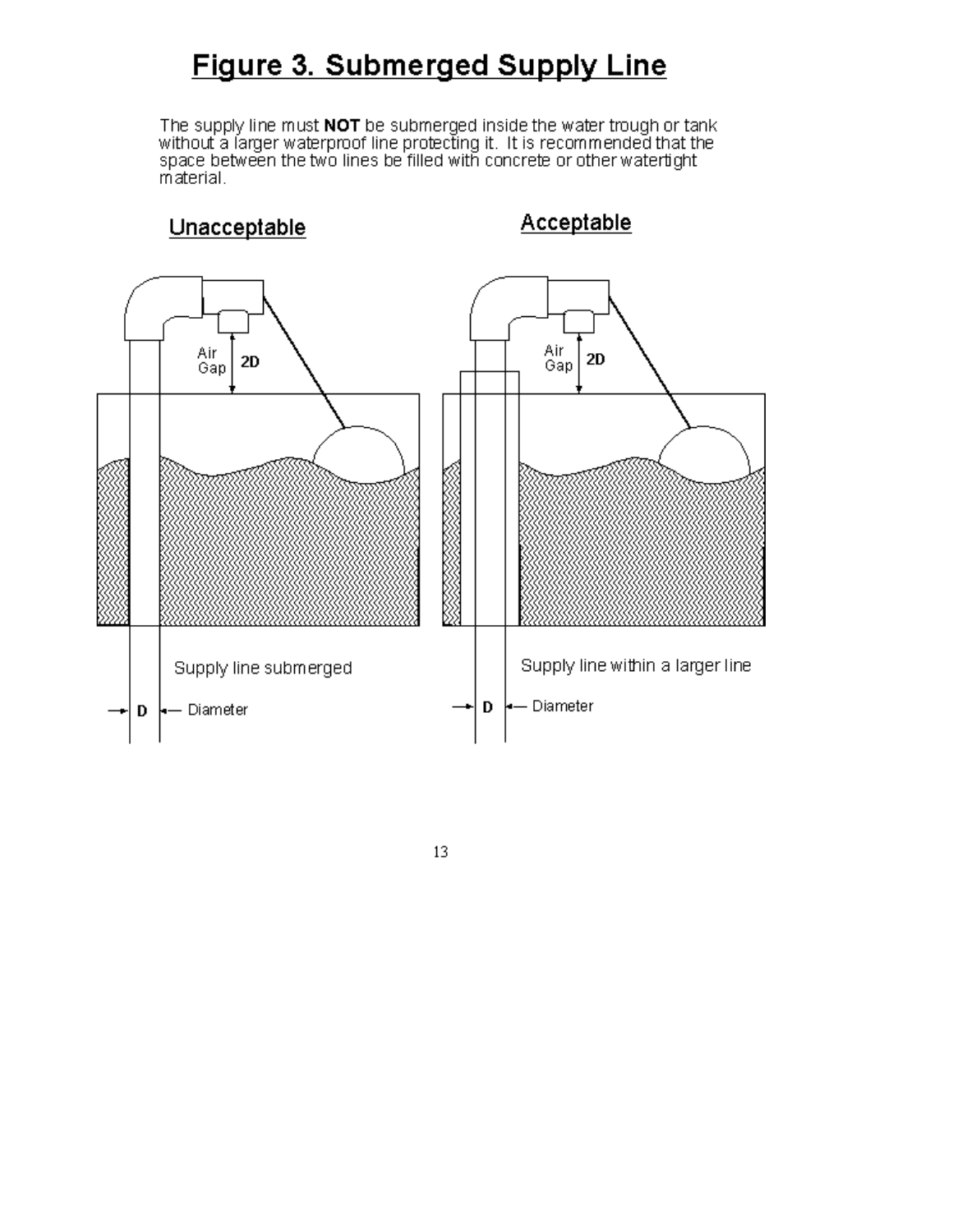### Figure 4. Air Gap for Troughs, Tanks and<br>Sinks with Rim Overflow

The unobstructed vertical air space between the overflow level of the trough or tank and the bottom of the water inlet or valve is called the air gap. This distance must be at least twice the supply line's inside<br>diameter (D) keeping at least one inch.

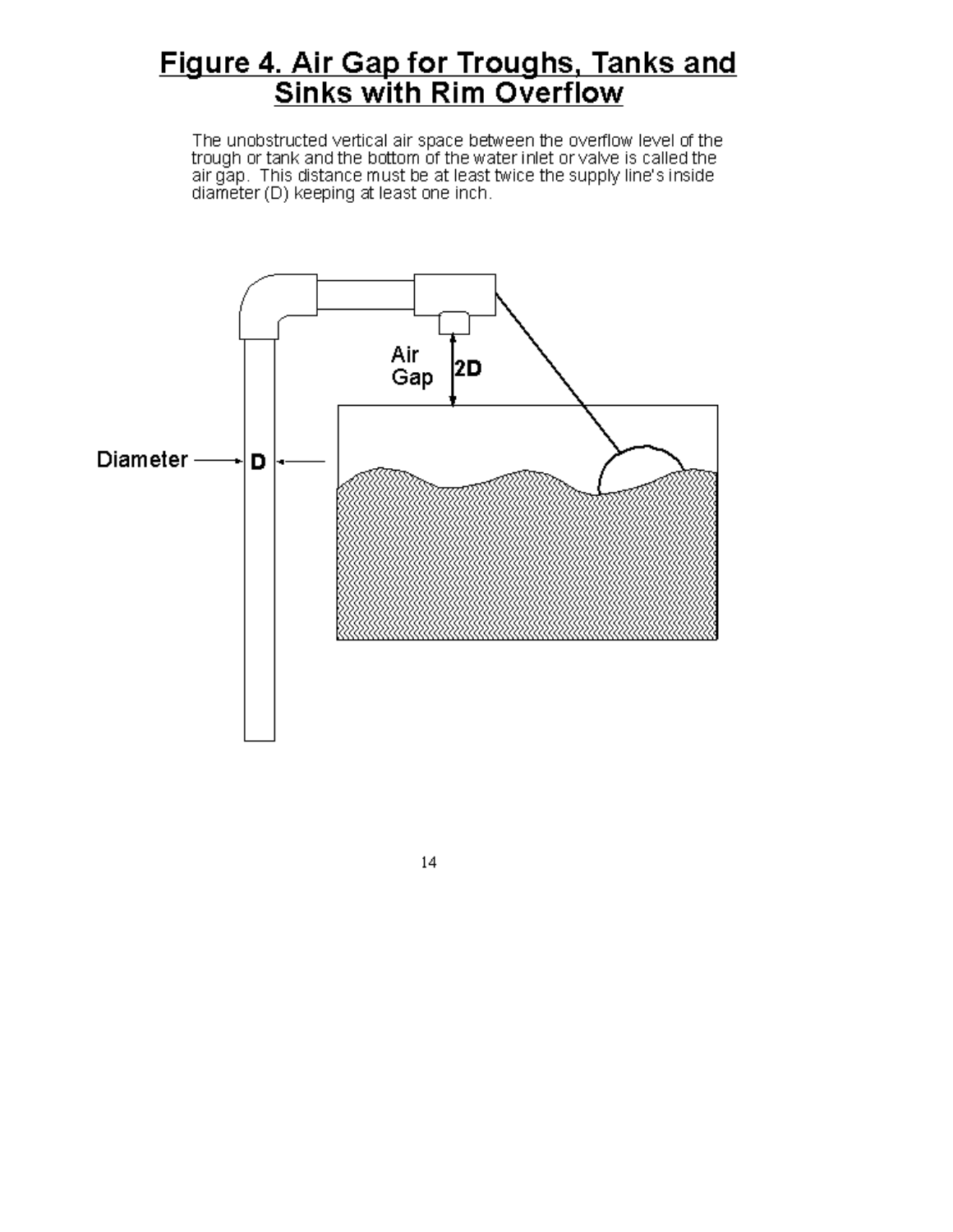# Figure 5. Air Gap for Troughs and Tanks<br>with Rim Overflow Using an Anti-Siphon<br>Valve

Similar to other valves, approved anti-siphon valves must be installed so their water inlet/valve is at least twice the supply line diameter (2D) above the overflow level of the trough or tank.



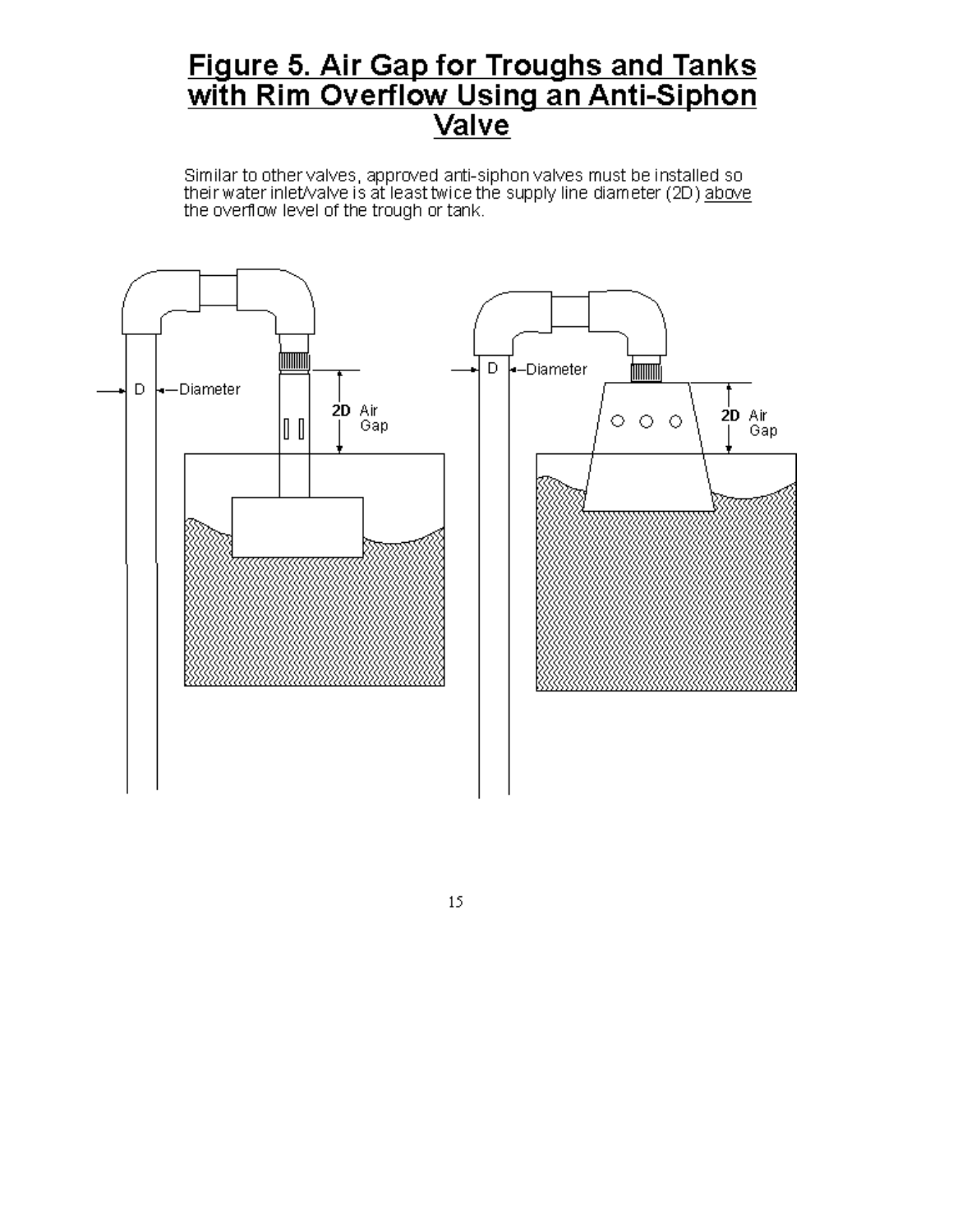### <u>Figure 6a. Air Gap for Troughs and Tanks</u><br>with Overflow Holes or Lines

If an overflow hole/line is used, it must be at least twice the diameter (2D) of the single largest fill line, and the top of the overflow must<br>be at least that same distance (2D) <u>below</u> the bottom of all supply lines.



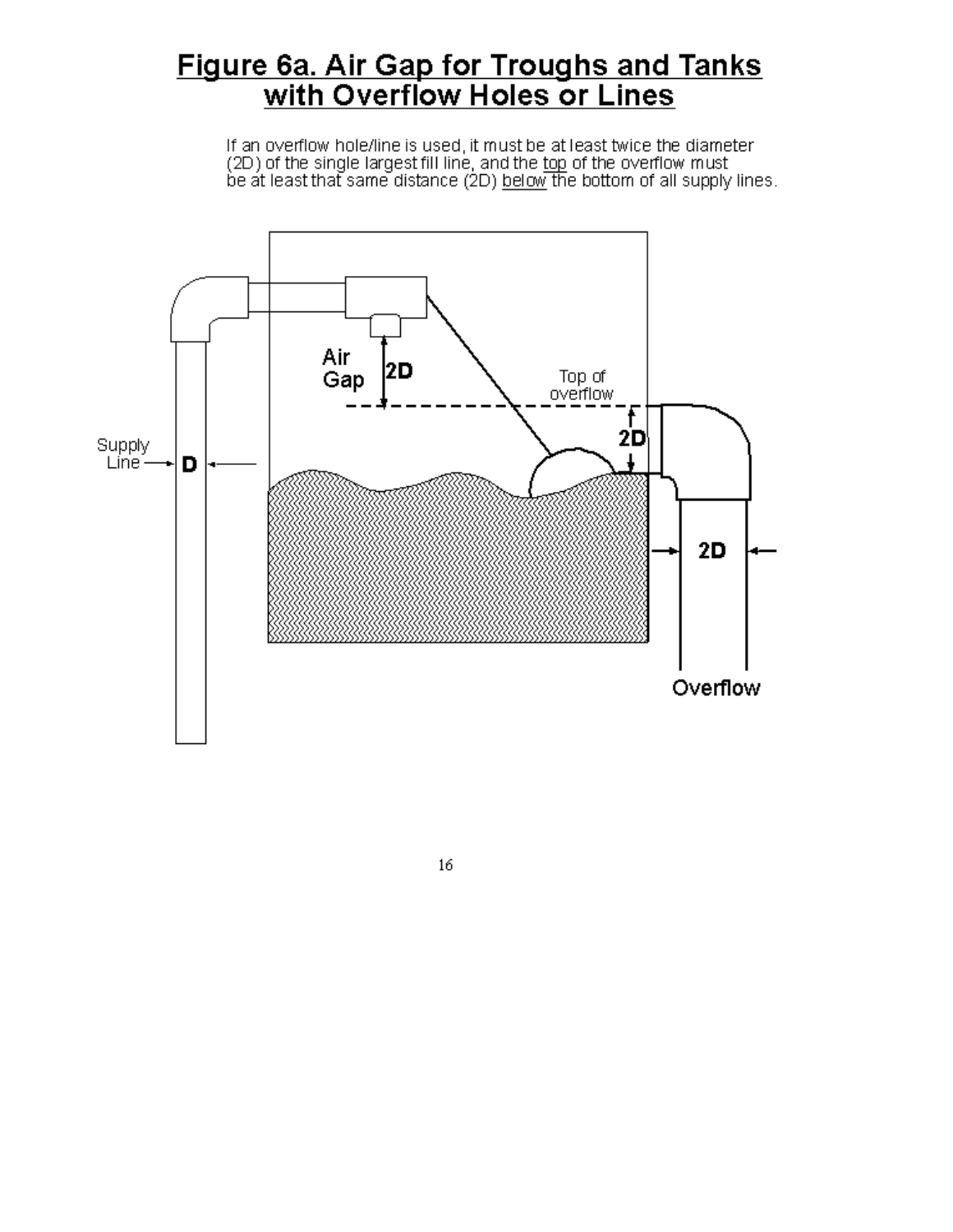## Figure 6b. Air Gap for Troughs and Tanks<br>with an Internal Overflow



 $17\,$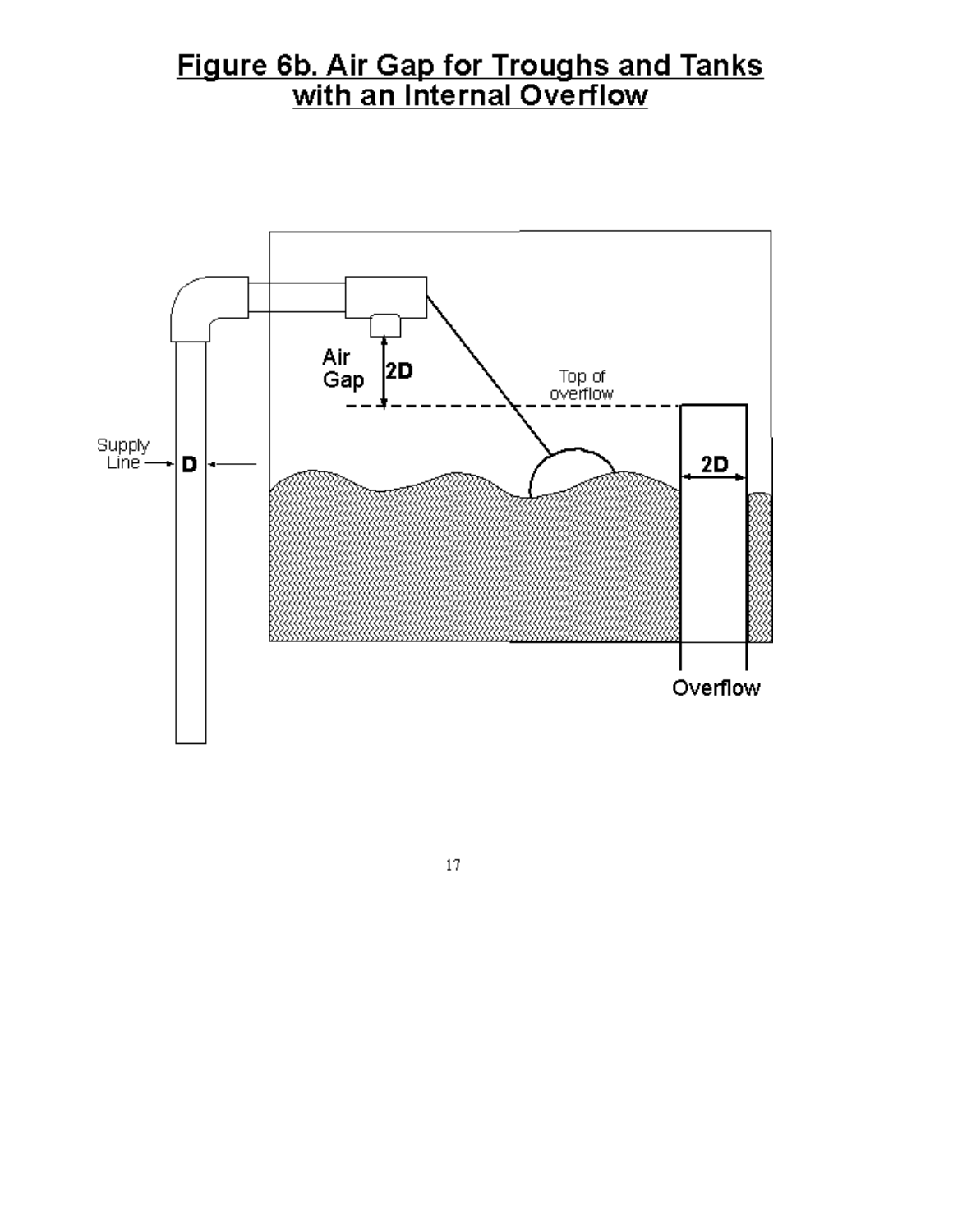### **Figure 7. Multiple Overflow Requirements**

If the largest supply line to a water storage tank is 2 inches in diameter, then the required overflow can be either. a) one 4 inch diameter overflow with 12.6 sq. in.. of surface area b) two 3 inch diameter overflows with 14.14 sq. inches of surface area c) four 2 inch overflows with 12.56 sq. inches of surface area or d) any combination of overflow sizes that total at least 12.56 sq. inches of surface area. The top of each overflow must be at least that same distance (2D) below the bottom of the supply lines (Figure 6a).

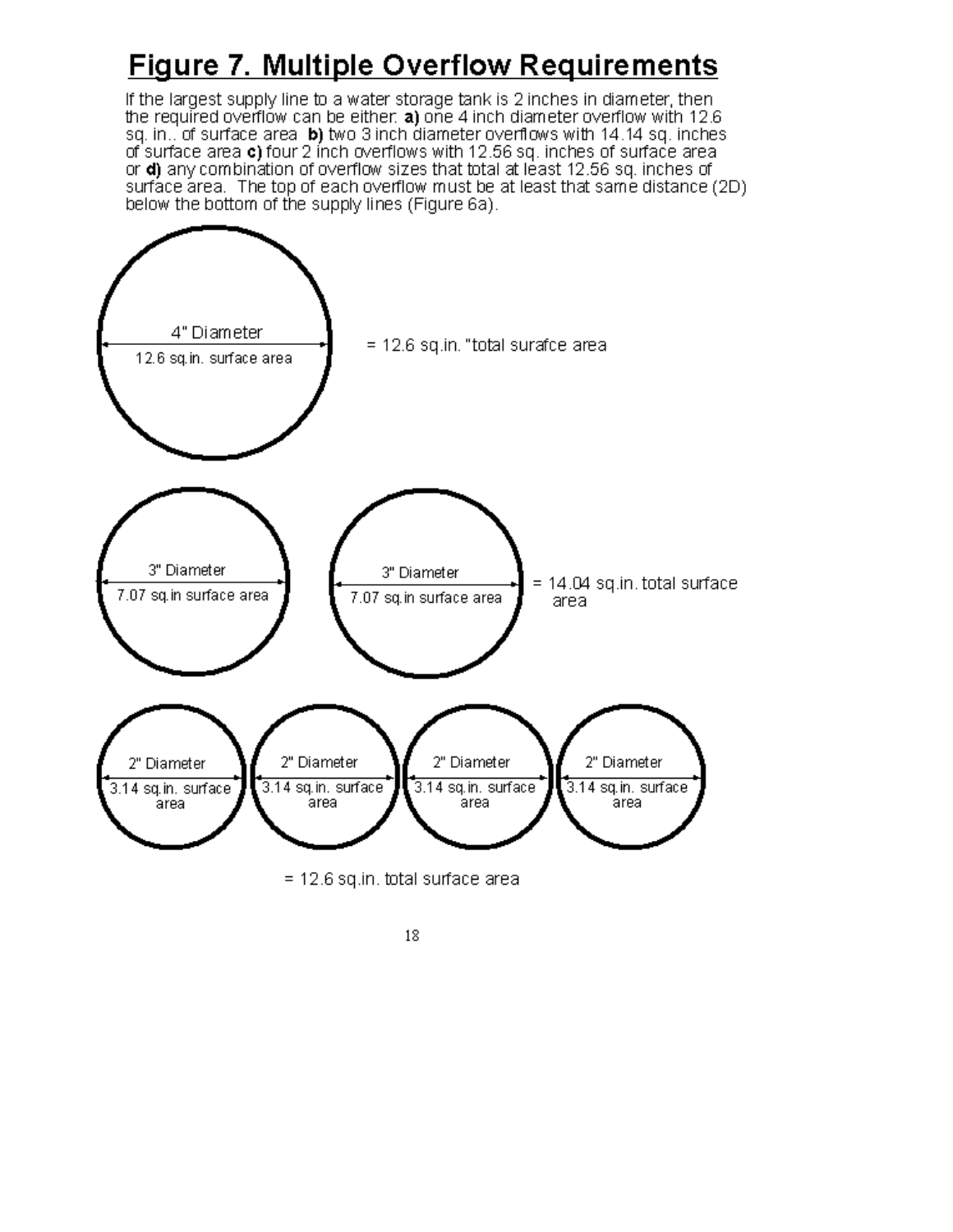## Figure 8. Properly Installed Hose Bibb<br>Vacuum Breaker (HBVB)

Can not have a shut off valve (including pistol grip nozzle) downstream from the HBVB.

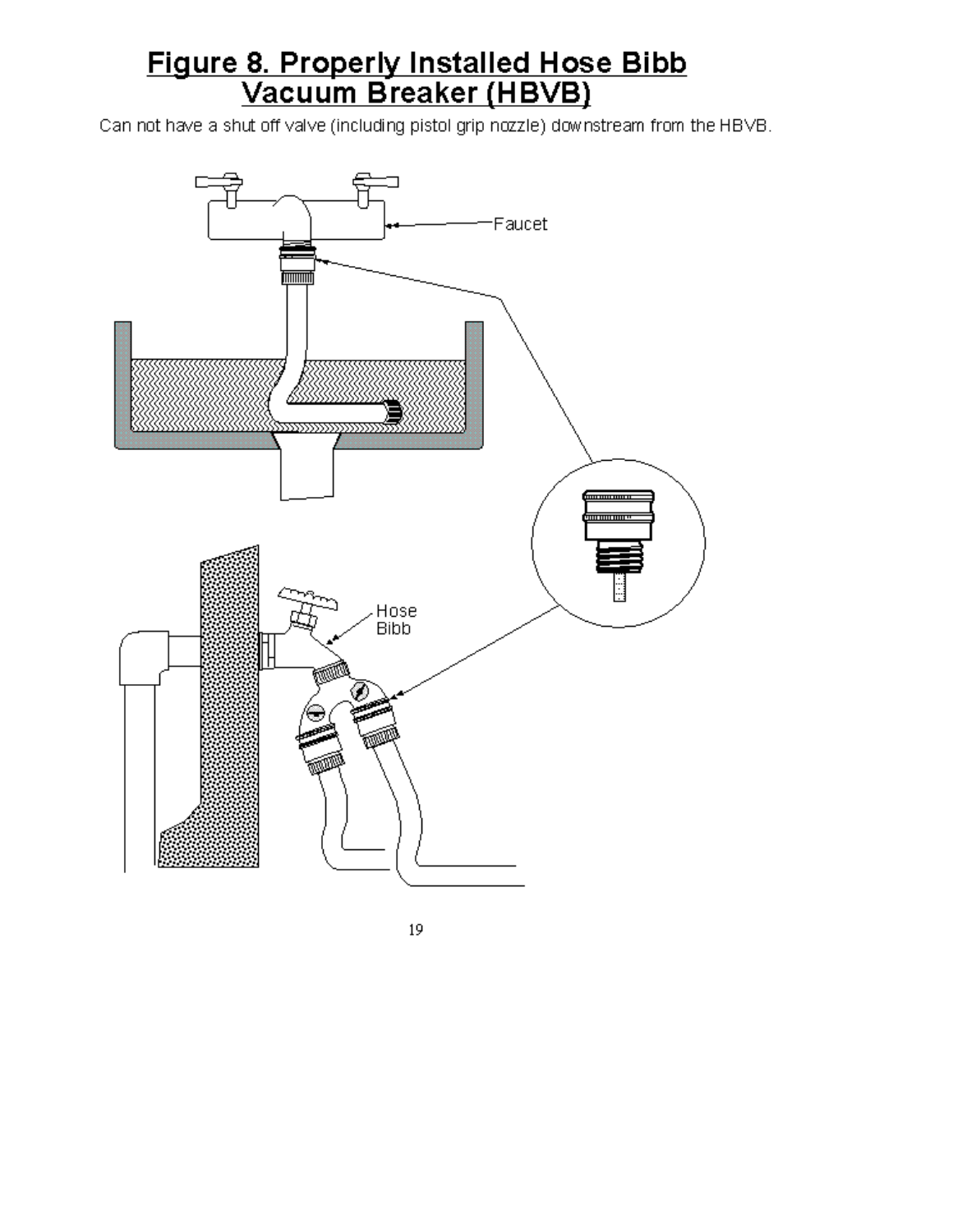# Figure 9. Properly Installed Atmospheric<br>Vacuum Breaker (AVB)



 $20\,$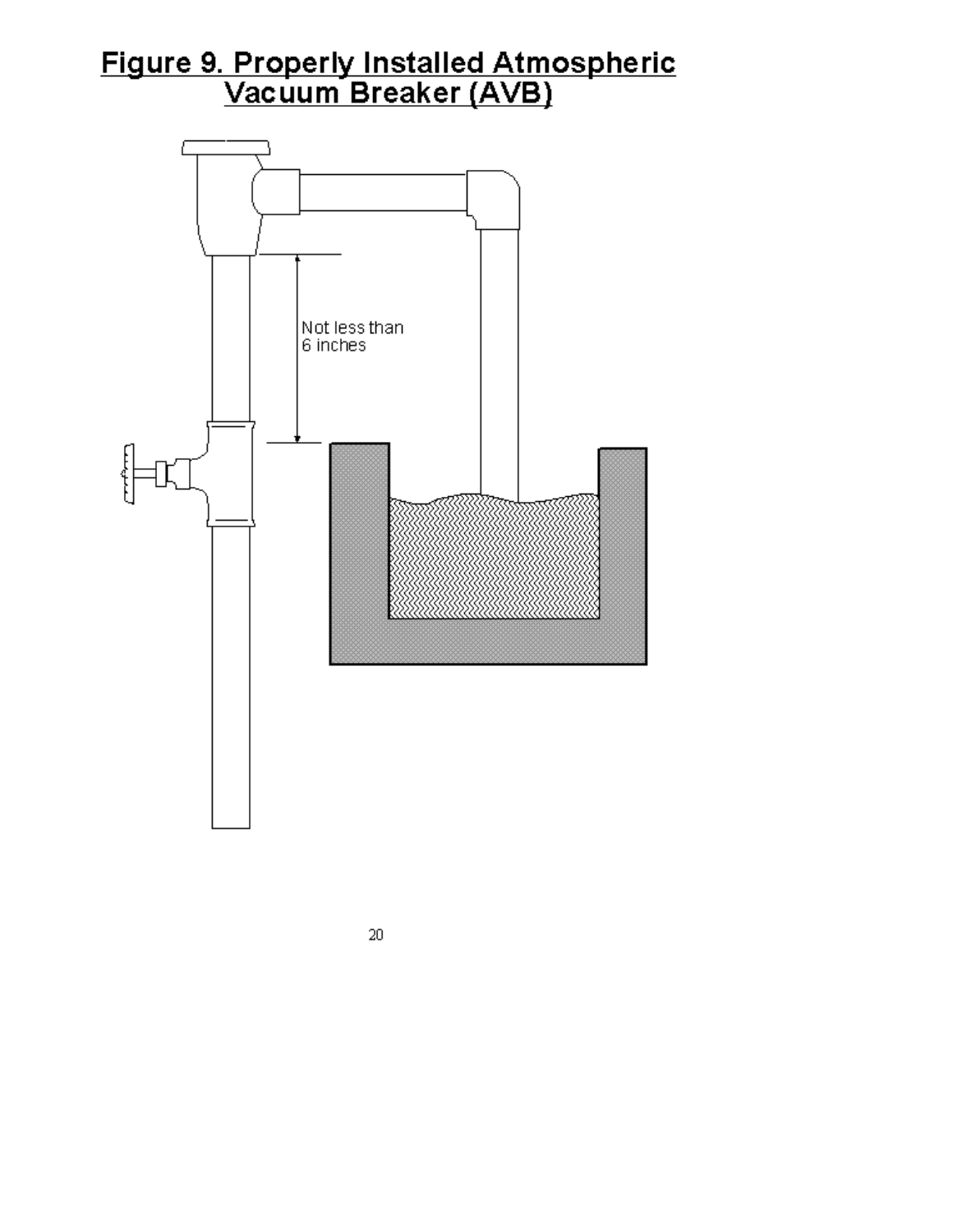## FIGURE 10. Double Check with Atmospheric<br>Vent (DCAV).

This device has two check valves with an intermediate atmospheric vent.<br>It is a backflow preventer for LOW HAZARD installations with CONTINUOUS<br>PRESSURE, and may be installed either horizontally or vertically, provided<br>the



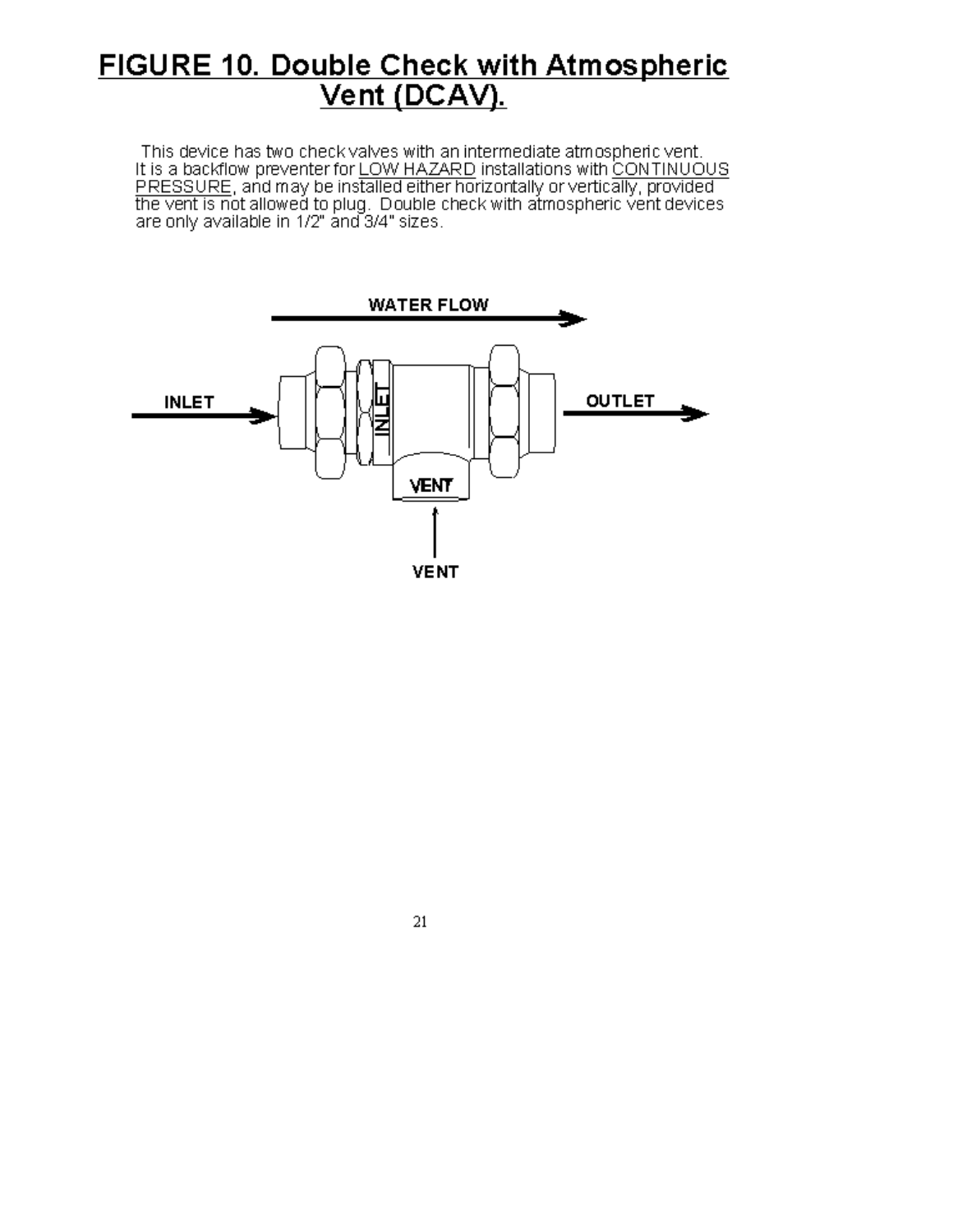## FIGURE 10. Double Check with Atmospheric<br>Vent (DCAV).

This device has two check valves with an intermediate atmospheric vent.<br>It is a backflow preventer for LOW HAZARD installations with CONTINUOUS<br>PRESSURE, and may be installed either horizontally or vertically, provided<br>the



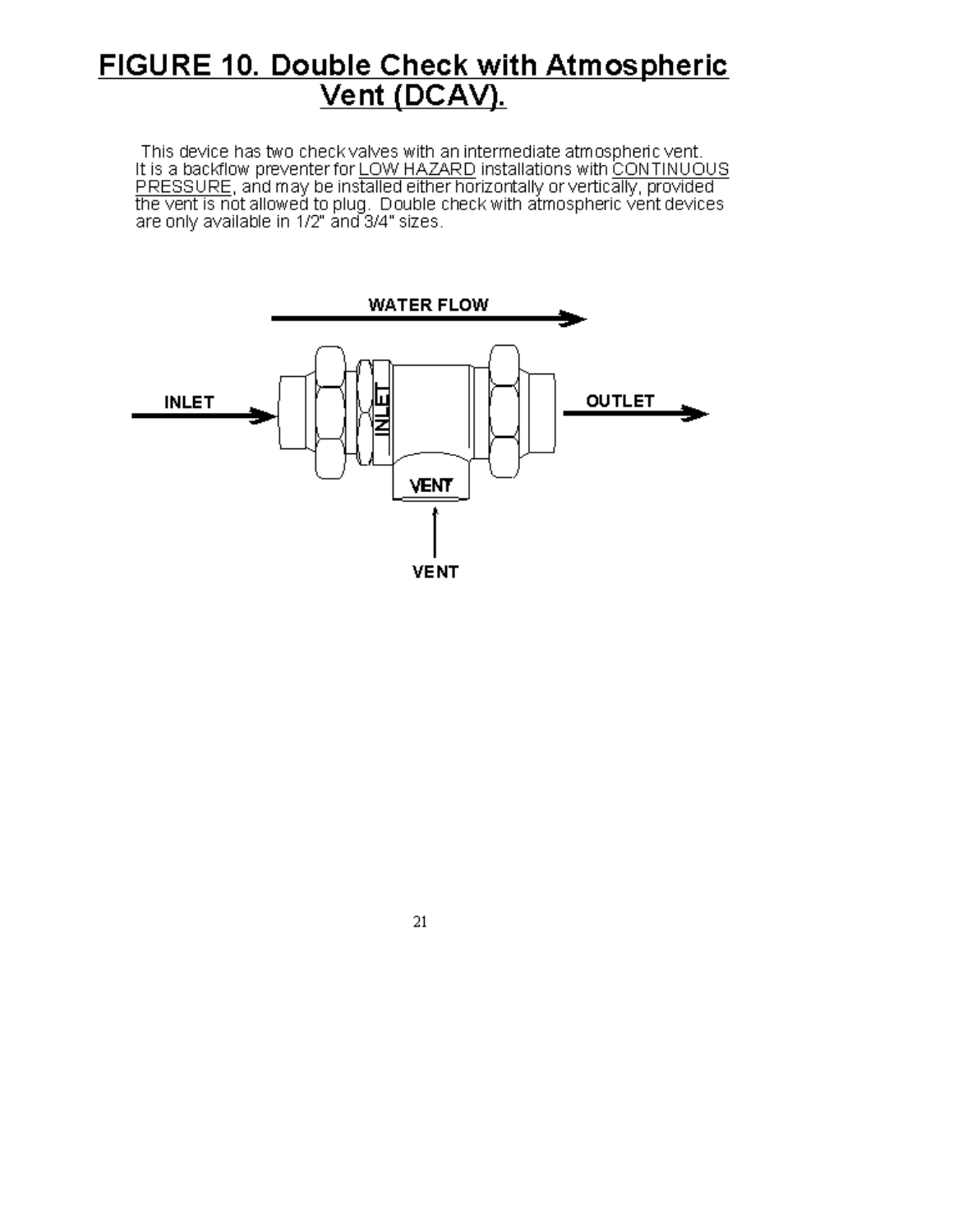### Figure 12. Properly Installed Reduced Pressure<br>Backflow Preventer (RPBP)



23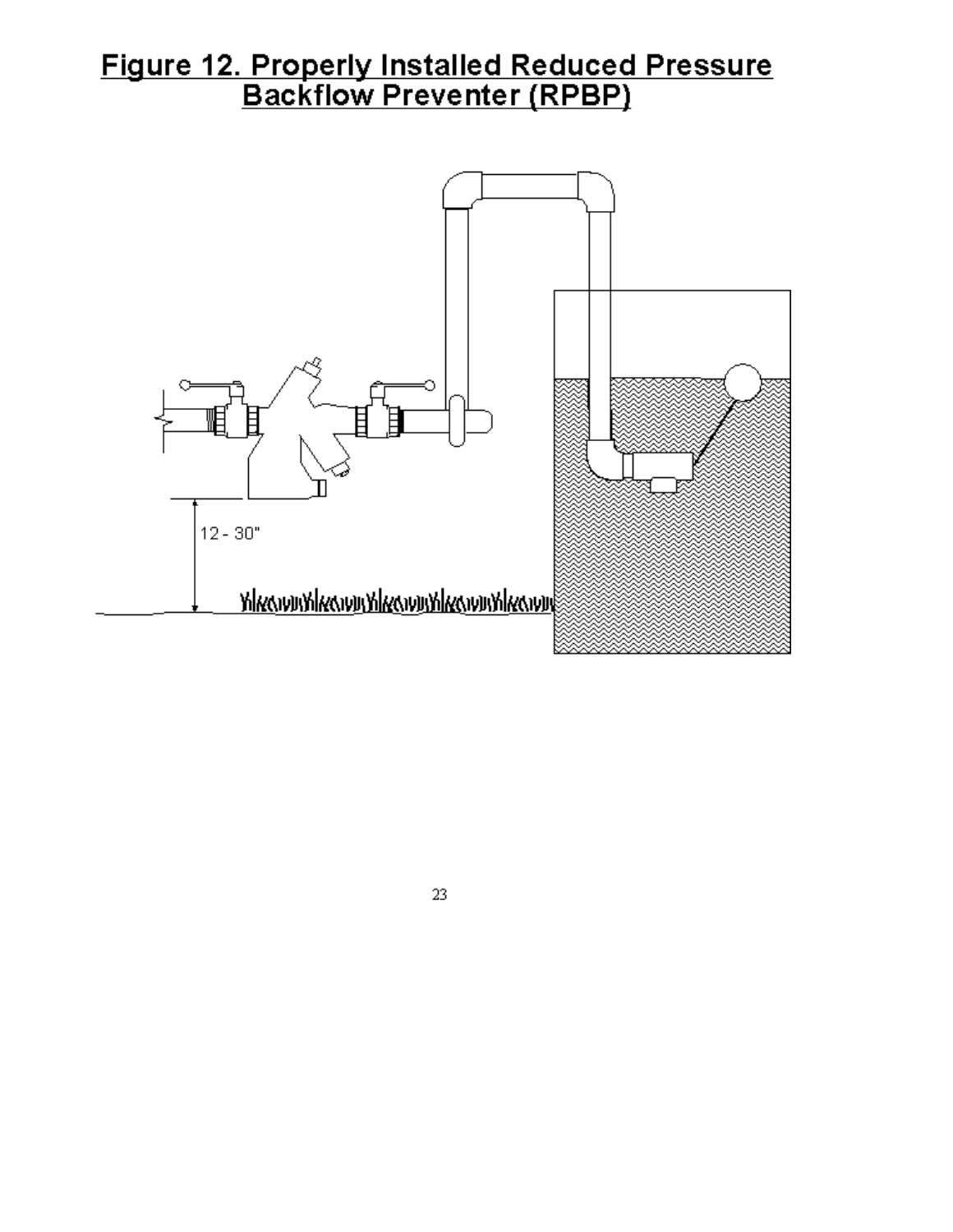

Recirculating Water Tank (glycol/ice bank/chilled water)

Refrigeration Compressor

Sanitizer Injection Pump

(a) back flush system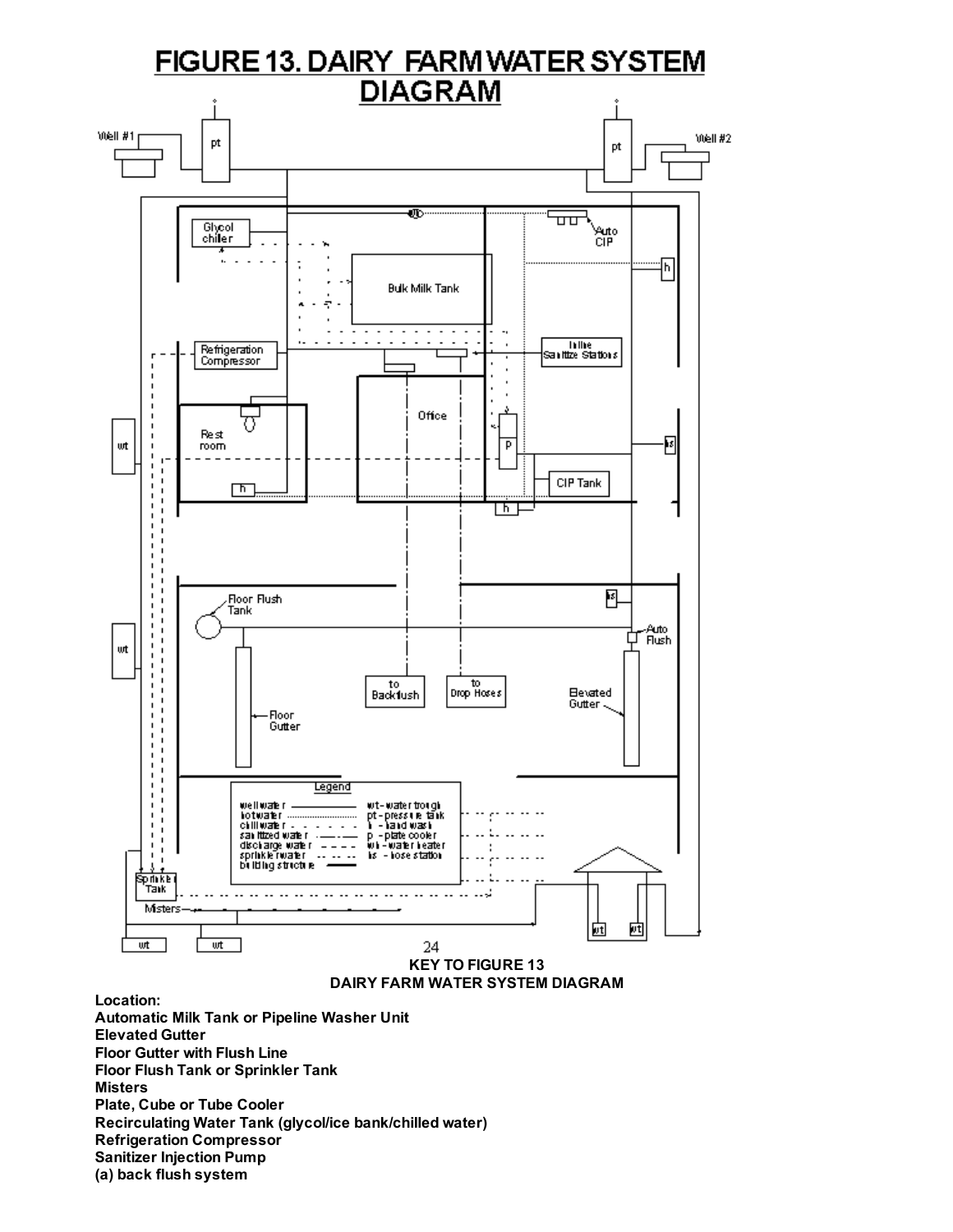(b) cow wash/drop hoses Sinks CIP, Handwash, Etc. Water Troughs Well(s)

Correction(s) for Potential Cross-Connections:

Properly install PVB or RPBP on supply lines if unit stores more than 1 gallon of chemical. Disconnect line between washer unit and milk tank or washer pump whenever there is milk in the milk tank.

Air gap supply line or properly install PVB or RPBP with an automatic valve for flushing gutter.

Air gap supply line or properly install AVB, PVB or RPBP.

Air gap supply line(s), or properly install AVB or PVB on open ended lines, or PVB, DCAV or RPBP on any supply line with a shut-off valve down stream of the backflow preventer.

If a water line to any mister(s) is down stream of an AVB or a PVB, then the vacuum breaker shall be at least 12 inches above all down stream water lines, including those to the mister(s).

Air gap discharge line or properly install AVB or PVB.

Air gap supply line or properly install PVB, DCAV, or RPBP and screen overflow.

Air gap discharge line or properly install AVB or PVB.

Properly install a RPBP OR a PVB with a check valve immediately up stream of the injection tee and on any line(s) down stream of the PVB that by-pass the injection tee.

Air gap supply lines or properly install PVB, DCAV or RPBP.

Air gap supply lines or properly install PVB, DCAV or RPBP.

Seal all openings to keep out surface water, dust, insects, etc. Vents shall be 18 inches above grade, downturned and screened with 16 x 20 mesh corrosion-resistant screen.

#### <span id="page-20-0"></span>**GLOSSARY**

AIR GAP: the unobstructed, vertical air space between the bottom of the supply valve or line of the safe "potable" system and the flood level rim of the water trough or tank (non-potable system). It is the most desirable method of backflow prevention.

ATMOSPHERIC VACUUM BREAKER: a simple mechanical backflow preventer that protects against backsiphonage, but not against backpressure. It can not have constant pressure, so no valves or pumps can be down stream.

BACKFLOW: reversed water flow, opposite to the expected or intended direction.

BACKFLOW PREVENTER: mechanical device that prevents backflow.

BACKPRESSURE: occurs when the unsafe or questionable water supply has a greater pressure than the safe or "potable" water system.

BACK-SIPHONAGE: fluid flow in reverse direction caused by a vacuum.

CONTAMINANT: any toxic or infectious substance that may enter the safe water supply.

CONTINUOUS PRESSURE: when water pressure remains on both sides of the backflow preventer for more than 12 hours.

CROSS-CONNECTION: any actual or potential connection between a safe (potable) and an unsafe or objectionable (non-potable) water supply.

DIAMETER: refers to the inside measurement of a water line/pipe from one side to the opposite side through the center.

DISINFECTANT: an approved substance that prevents the growth of harmful microorganisms

DOWN STREAM: in the direction of water flow.

HIGH HAZARD: situation when there is a potential or actual connection for a contaminant to enter the safe water supply and create a danger to the health of the water users.

HORIZONTALLY: parallel to the horizon.

HOSE BIBB VACUUM BREAKER: a mechanical backflow preventer/vacuum breaker that should be installed between the hose bibb and the hose.

LOW HAZARD: situation when there is a potential or actual connection for a pollutant to enter the safe water supply and create a nuisance to users.

MISTERS: small sprinklers that produce a fine mist (to cool cows) that are normally installed above feed mangers.

NON-CONTINUOUS PRESSURE: when water pressure is intermittent on both sides of the backflow preventer for less than 12 hours.

OVERFLOW: an outlet (rim, hole or line) through which excess water escapes.